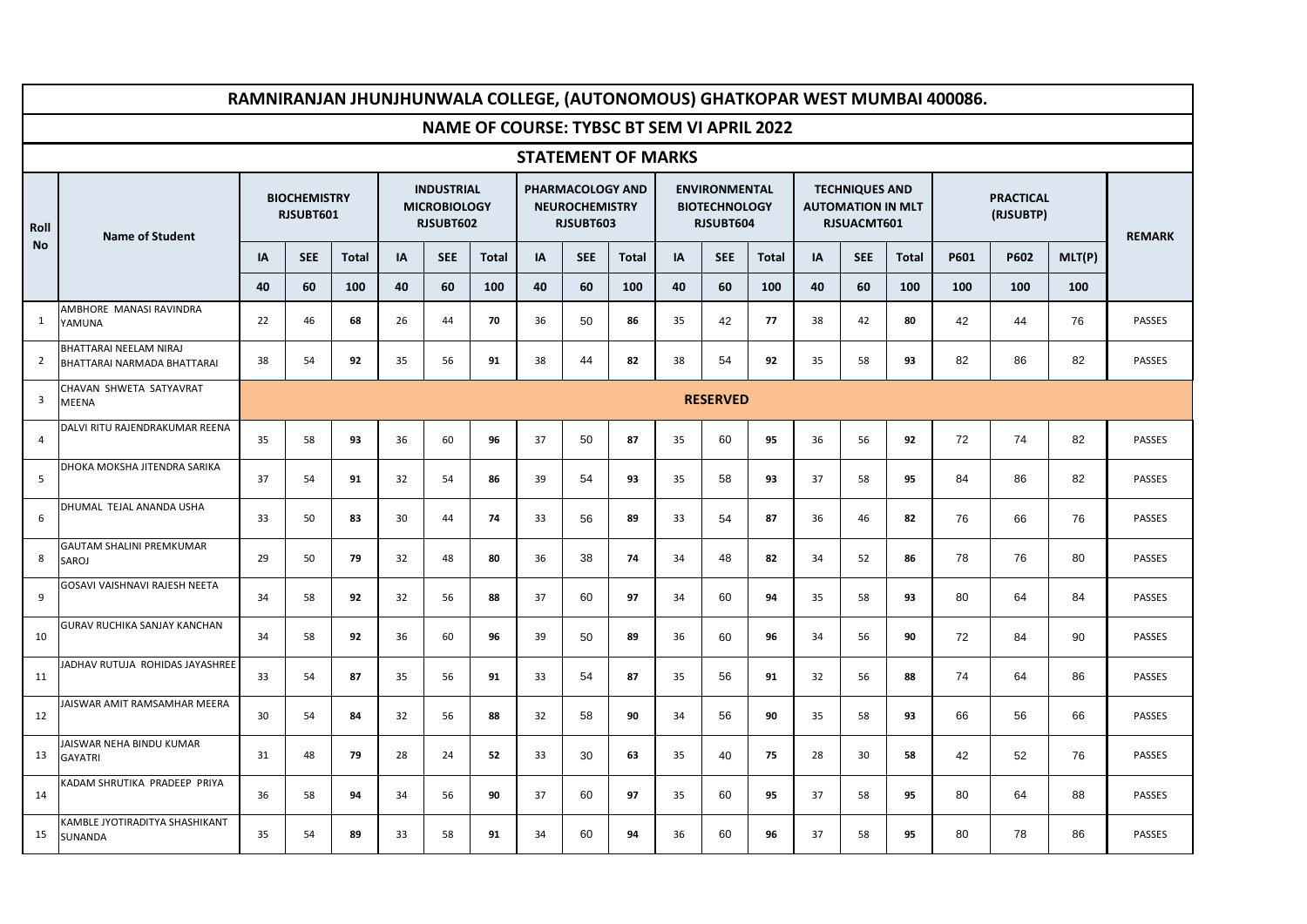|           | RAMNIRANJAN JHUNJHUNWALA COLLEGE, (AUTONOMOUS) GHATKOPAR WEST MUMBAI 400086.<br><b>NAME OF COURSE: TYBSC BT SEM VI APRIL 2022</b> |                                  |            |       |                                                       |            |              |                           |                                                        |              |    |                                                           |              |    |                                                                  |              |      |                               |        |               |  |
|-----------|-----------------------------------------------------------------------------------------------------------------------------------|----------------------------------|------------|-------|-------------------------------------------------------|------------|--------------|---------------------------|--------------------------------------------------------|--------------|----|-----------------------------------------------------------|--------------|----|------------------------------------------------------------------|--------------|------|-------------------------------|--------|---------------|--|
|           |                                                                                                                                   |                                  |            |       |                                                       |            |              |                           |                                                        |              |    |                                                           |              |    |                                                                  |              |      |                               |        |               |  |
|           |                                                                                                                                   |                                  |            |       |                                                       |            |              | <b>STATEMENT OF MARKS</b> |                                                        |              |    |                                                           |              |    |                                                                  |              |      |                               |        |               |  |
| Roll      | <b>Name of Student</b>                                                                                                            | <b>BIOCHEMISTRY</b><br>RJSUBT601 |            |       | <b>INDUSTRIAL</b><br><b>MICROBIOLOGY</b><br>RJSUBT602 |            |              |                           | PHARMACOLOGY AND<br><b>NEUROCHEMISTRY</b><br>RJSUBT603 |              |    | <b>ENVIRONMENTAL</b><br><b>BIOTECHNOLOGY</b><br>RJSUBT604 |              |    | <b>TECHNIQUES AND</b><br><b>AUTOMATION IN MLT</b><br>RJSUACMT601 |              |      | <b>PRACTICAL</b><br>(RJSUBTP) |        |               |  |
| <b>No</b> |                                                                                                                                   | ΙA                               | <b>SEE</b> | Total | IA                                                    | <b>SEE</b> | <b>Total</b> | IA                        | <b>SEE</b>                                             | <b>Total</b> | IA | <b>SEE</b>                                                | <b>Total</b> | IA | <b>SEE</b>                                                       | <b>Total</b> | P601 | P602                          | MLT(P) | <b>REMARK</b> |  |
|           |                                                                                                                                   | 40                               | 60         | 100   | 40                                                    | 60         | 100          | 40                        | 60                                                     | 100          | 40 | 60                                                        | 100          | 40 | 60                                                               | 100          | 100  | 100                           | 100    |               |  |
| 16        | KHAN ANAM FATIMA SHAKEEL<br>AHMED KAISARJAHA                                                                                      | 35                               | 56         | 91    | 32                                                    | 56         | 88           | 34                        | 50                                                     | 84           | 38 | 56                                                        | 94           | 35 | 56                                                               | 91           | 56   | 62                            | 68     | PASSES        |  |
| 17        | <b>MAURYA GANESH RAMKUMAR ANITA</b>                                                                                               | 34                               | 56         | 90    | 35                                                    | 54         | 89           | 38                        | 60                                                     | 98           | 36 | 58                                                        | 94           | 32 | 52                                                               | 84           | 86   | 72                            | 84     | <b>PASSES</b> |  |
| 18        | MAURYA SEJAL SURESH SEEMA                                                                                                         | 27                               | 38         | 65    | 25                                                    | 52         | 77           | 26                        | 44                                                     | 70           | 33 | 48                                                        | 81           | 33 | 34                                                               | 67           | 70   | 52                            | 74     | PASSES        |  |
| 19        | VIISHRA KAJAL PRABHAKAR MEENA                                                                                                     | 31                               | 54         | 85    | 32                                                    | 56         | 88           | 33                        | 54                                                     | 87           | 35 | 54                                                        | 89           | 29 | 54                                                               | 83           | 58   | 46                            | 76     | PASSES        |  |
| 20        | MOMIN MUSKAN PARVEZ ANJUM                                                                                                         | 32                               | 36         | 68    | 30                                                    | 36         | 66           | 29                        | 34                                                     | 63           | 30 | 36                                                        | 66           | 34 | 36                                                               | 70           | 76   | 74                            | 78     | PASSES        |  |
| 21        | <b>NADAR AKSHITA RAJANBABU BHARATI</b>                                                                                            | 24                               | 50         | 74    | 28                                                    | 46         | 74           | 36                        | 56                                                     | 92           | 31 | 54                                                        | 85           | 28 | 48                                                               | 76           | 78   | 74                            | 82     | PASSES        |  |
| 22        | VADAR PALLAVI DANIYAL ALKA                                                                                                        | 36                               | 54         | 90    | 31                                                    | 54         | 85           | 33                        | 52                                                     | 85           | 37 | 52                                                        | 89           | 37 | 42                                                               | 79           | 74   | 76                            | 86     | PASSES        |  |
| 23        | PAL POONAM SUBHASHCHANDRA<br>PREMADEVI                                                                                            | 34                               | 52         | 86    | 31                                                    | 52         | 83           | 29                        | 52                                                     | 81           | 38 | 48                                                        | 86           | 37 | 46                                                               | 83           | 66   | 60                            | 72     | PASSES        |  |
| 24        | PAL SURAJ ASHOK SHAKUNTALA DEVI                                                                                                   | 32                               | 54         | 86    | 31                                                    | 56         | 87           | 32                        | 54                                                     | 86           | 28 | 58                                                        | 86           | 36 | 52                                                               | 88           | 74   | 54                            | 86     | PASSES        |  |
| 25        | <b>PANDEY SHIVAM SHRIKRISHNA</b><br>MAMTA                                                                                         | 34                               | 54         | 88    | 28                                                    | 54         | 82           | 32                        | 54                                                     | 86           | 34 | 58                                                        | 92           | 36 | 52                                                               | 88           | 54   | 58                            | 74     | <b>PASSES</b> |  |
| 26        | <b>PATHAK KAJAL ANIL SEEMA</b>                                                                                                    | 29                               | 54         | 83    | 34                                                    | 50         | 84           | 35                        | 46                                                     | 81           | 31 | 48                                                        | 79           | 27 | 44                                                               | 71           | 72   | 66                            | 92     | PASSES        |  |
| 27        | PATIL VINAYAK SANJAY SULOCHANA                                                                                                    | 38                               | 56         | 94    | 37                                                    | 48         | 85           | 40                        | 58                                                     | 98           | 39 | 56                                                        | 95           | 37 | 56                                                               | 93           | 96   | 86                            | 100    | PASSES        |  |
| 28        | <b>PHALKE URVI RAHUL MADHAVI</b>                                                                                                  | 31                               | 52         | 83    | 34                                                    | 52         | 86           | 34                        | 46                                                     | 80           | 33 | 50                                                        | 83           | 34 | 44                                                               | 78           | 78   | 76                            | 84     | PASSES        |  |
| 29        | RAHMANI AMINA KHATUN<br>KHALKHULLAH AJRUNNISHA                                                                                    | 34                               | 42         | 76    | 33                                                    | 52         | 85           | 32                        | 48                                                     | 80           | 28 | 54                                                        | 82           | 32 | 50                                                               | 82           | 66   | 68                            | 80     | <b>PASSES</b> |  |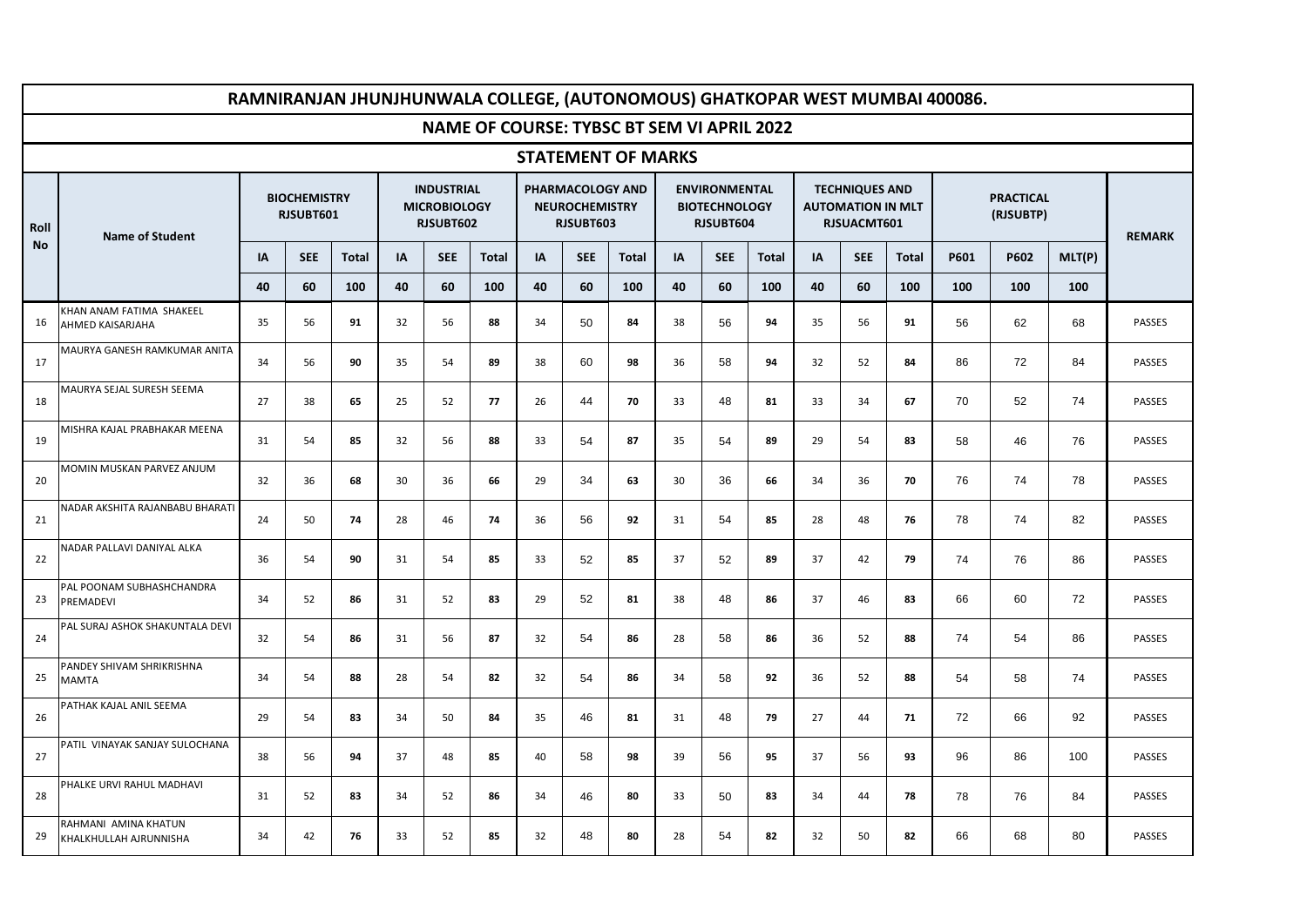|           |                                                   |                                  |            |              |                                                       |            |                                                   |    |                                                        |                           |    |                                                           |              |    |                                                                  |              | RAMNIRANJAN JHUNJHUNWALA COLLEGE, (AUTONOMOUS) GHATKOPAR WEST MUMBAI 400086. |                               |        |               |  |
|-----------|---------------------------------------------------|----------------------------------|------------|--------------|-------------------------------------------------------|------------|---------------------------------------------------|----|--------------------------------------------------------|---------------------------|----|-----------------------------------------------------------|--------------|----|------------------------------------------------------------------|--------------|------------------------------------------------------------------------------|-------------------------------|--------|---------------|--|
|           |                                                   |                                  |            |              |                                                       |            | <b>NAME OF COURSE: TYBSC BT SEM VI APRIL 2022</b> |    |                                                        |                           |    |                                                           |              |    |                                                                  |              |                                                                              |                               |        |               |  |
|           |                                                   |                                  |            |              |                                                       |            |                                                   |    |                                                        | <b>STATEMENT OF MARKS</b> |    |                                                           |              |    |                                                                  |              |                                                                              |                               |        |               |  |
| Roll      | <b>Name of Student</b>                            | <b>BIOCHEMISTRY</b><br>RJSUBT601 |            |              | <b>INDUSTRIAL</b><br><b>MICROBIOLOGY</b><br>RJSUBT602 |            |                                                   |    | PHARMACOLOGY AND<br><b>NEUROCHEMISTRY</b><br>RJSUBT603 |                           |    | <b>ENVIRONMENTAL</b><br><b>BIOTECHNOLOGY</b><br>RJSUBT604 |              |    | <b>TECHNIQUES AND</b><br><b>AUTOMATION IN MLT</b><br>RJSUACMT601 |              |                                                                              | <b>PRACTICAL</b><br>(RJSUBTP) |        |               |  |
| <b>No</b> |                                                   | IA                               | <b>SEE</b> | <b>Total</b> | IA                                                    | <b>SEE</b> | <b>Total</b>                                      | IA | <b>SEE</b>                                             | <b>Total</b>              | IA | <b>SEE</b>                                                | <b>Total</b> | IA | <b>SEE</b>                                                       | <b>Total</b> | P601                                                                         | P602                          | MLT(P) | <b>REMARK</b> |  |
|           |                                                   | 40                               | 60         | 100          | 40                                                    | 60         | 100                                               | 40 | 60                                                     | 100                       | 40 | 60                                                        | 100          | 40 | 60                                                               | 100          | 100                                                                          | 100                           | 100    |               |  |
| 30        | RAO VAISHNAVI BALAKRISHNA SAVITA                  | 30                               | 50         | 80           | 23                                                    | 48         | 71                                                | 35 | 56                                                     | 91                        | 34 | 56                                                        | 90           | 33 | 52                                                               | 85           | 66                                                                           | 66                            | 94     | PASSES        |  |
| 31        | SABALE SHANTANU VIJAY CHHAYA                      | 28                               | 56         | 84           | 24                                                    | 56         | 80                                                | 34 | 56                                                     | 90                        | 40 | 58                                                        | 98           | 34 | 58                                                               | 92           | 68                                                                           | 64                            | 68     | <b>PASSES</b> |  |
| 32        | SAWANT YASH SANJAY SANDHYA                        | 31                               | 54         | 85           | 31                                                    | 56         | 87                                                | 34 | 60                                                     | 94                        | 34 | 58                                                        | 92           | 35 | 58                                                               | 93           | 76                                                                           | 54                            | 78     | <b>PASSES</b> |  |
| 33        | SHAH KULSUM BANO RAMZAN ALI<br><b>SHAMIM BANO</b> | 32                               | 50         | 82           | 32                                                    | 56         | 88                                                | 35 | 52                                                     | 87                        | 36 | 56                                                        | 92           | 33 | 52                                                               | 85           | 68                                                                           | 82                            | 100    | PASSES        |  |
| 34        | SHAIKH MANTASHA FAIZAN AHMED<br><b>NASEEM</b>     | 34                               | 54         | 88           | 35                                                    | 56         | 91                                                | 34 | 50                                                     | 84                        | 39 | 56                                                        | 95           | 35 | 58                                                               | 93           | 82                                                                           | 70                            | 96     | PASSES        |  |
| 35        | SHARMA MAHI ANAND PINKY                           | 31                               | 44         | 75           | 31                                                    | 46         | 77                                                | 31 | 40                                                     | 71                        | 26 | 44                                                        | 70           | 35 | 38                                                               | 73           | 54                                                                           | 52                            | 70     | PASSES        |  |
| 36        | SHUKLA KOMAL RAMESH SWETA                         | 20                               | 38         | 58           | 22                                                    | 40         | 62                                                | 27 | 36                                                     | 63                        | 28 | 44                                                        | 72           | 27 | 28                                                               | 55           | 52                                                                           | 60                            | 68     | PASSES        |  |
| 37        | SINGH ADITI JITENDRA MANJU                        | 26                               | 48         | 74           | 31                                                    | 52         | 83                                                | 27 | 42                                                     | 69                        | 28 | 48                                                        | 76           | 33 | 36                                                               | 69           | 74                                                                           | 70                            | 74     | PASSES        |  |
| 38        | SINGH ANAMIKA MITHILESH KAMINI                    | 32                               | 50         | 82           | 30                                                    | 48         | 78                                                | 34 | 56                                                     | 90                        | 33 | 54                                                        | 87           | 33 | 52                                                               | 85           | 80                                                                           | 88                            | 62     | PASSES        |  |
| 39        | SINGH ANKITA ATULKUMAR MEENA                      | 31                               | 58         | 89           | 28                                                    | 54         | 82                                                | 36 | 56                                                     | 92                        | 37 | 58                                                        | 95           | 34 | 56                                                               | 90           | 92                                                                           | 86                            | 74     | <b>PASSES</b> |  |
| 40        | SINGH LAKKI PRADEEP REENA                         | 33                               | 58         | 91           | 16                                                    | 56         | 72                                                | 32 | 48                                                     | 80                        | 38 | 56                                                        | 94           | 35 | 56                                                               | 91           | 74                                                                           | 76                            | 56     | <b>PASSES</b> |  |
| 41        | <b>/ARHADI OMKAR SHANKAR SUSHMA</b>               | 33                               | 54         | 87           | 35                                                    | 58         | 93                                                | 35 | 60                                                     | 95                        | 35 | 60                                                        | 95           | 35 | 58                                                               | 93           | 98                                                                           | 94                            | 76     | PASSES        |  |
| 42        | VYAS NIKITA MAHENDRA INDUMATI                     | 40                               | 46         | 86           | 35                                                    | 54         | 89                                                | 40 | 54                                                     | 94                        | 37 | 54                                                        | 91           | 34 | 54                                                               | 88           | 100                                                                          | 100                           | 94     | PASSES        |  |
| 43        | YADAV DEVITA PANNELAL NEERA                       | 36                               | 52         | 88           | 32                                                    | 58         | 90                                                | 40 | 52                                                     | 92                        | 36 | 56                                                        | 92           | 35 | 58                                                               | 93           | 90                                                                           | 90                            | 86     | <b>PASSES</b> |  |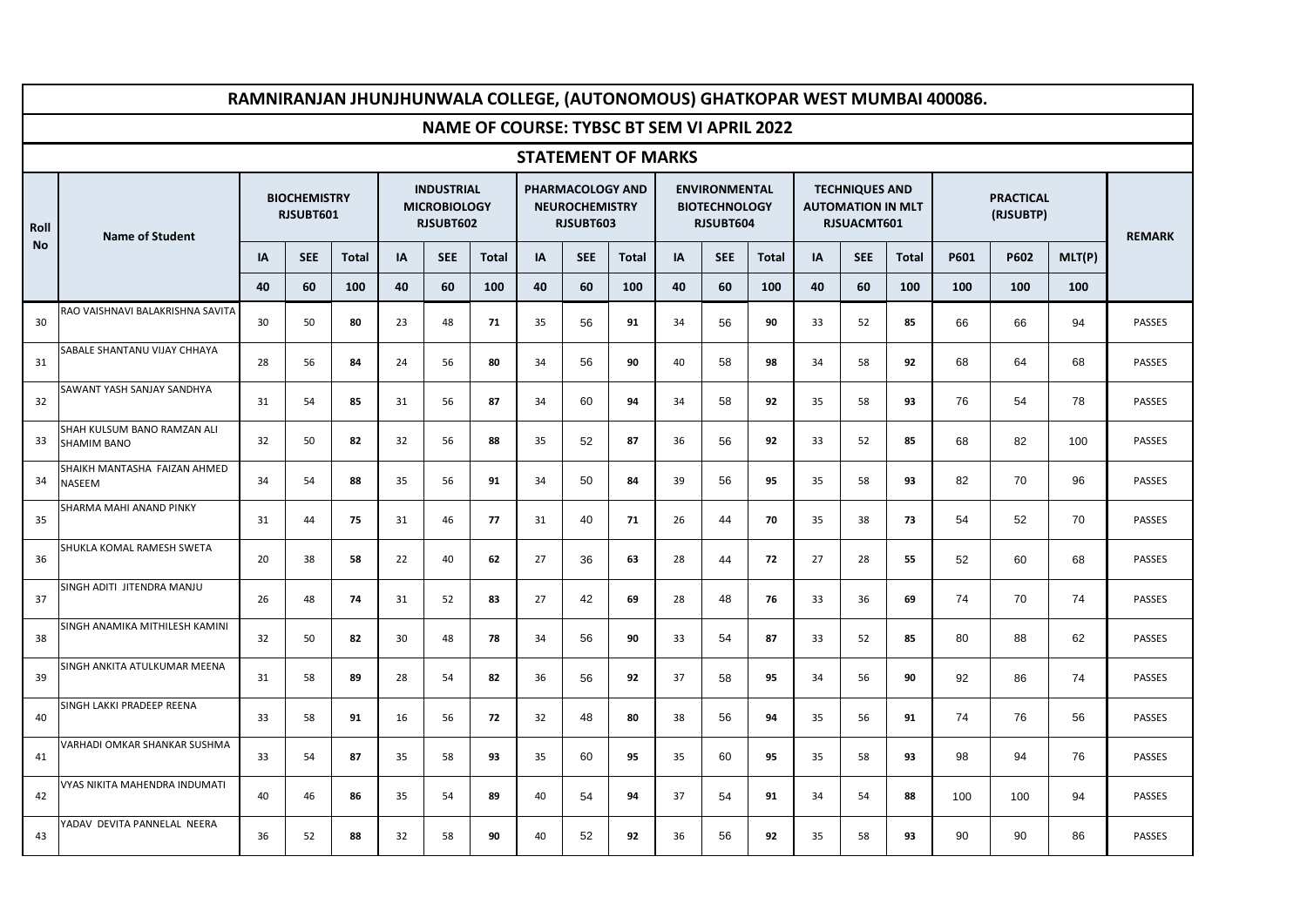|      |                                                       |                                  |            |              |                                                       |            |              |    |                                                        |                           |    |                                                           |              |    |                                                                  |              | RAMNIRANJAN JHUNJHUNWALA COLLEGE, (AUTONOMOUS) GHATKOPAR WEST MUMBAI 400086. |               |        |               |
|------|-------------------------------------------------------|----------------------------------|------------|--------------|-------------------------------------------------------|------------|--------------|----|--------------------------------------------------------|---------------------------|----|-----------------------------------------------------------|--------------|----|------------------------------------------------------------------|--------------|------------------------------------------------------------------------------|---------------|--------|---------------|
|      |                                                       |                                  |            |              |                                                       |            |              |    |                                                        |                           |    | <b>NAME OF COURSE: TYBSC BT SEM VI APRIL 2022</b>         |              |    |                                                                  |              |                                                                              |               |        |               |
|      |                                                       |                                  |            |              |                                                       |            |              |    |                                                        | <b>STATEMENT OF MARKS</b> |    |                                                           |              |    |                                                                  |              |                                                                              |               |        |               |
| Roll | <b>Name of Student</b>                                | <b>BIOCHEMISTRY</b><br>RJSUBT601 |            |              | <b>INDUSTRIAL</b><br><b>MICROBIOLOGY</b><br>RJSUBT602 |            |              |    | PHARMACOLOGY AND<br><b>NEUROCHEMISTRY</b><br>RJSUBT603 |                           |    | <b>ENVIRONMENTAL</b><br><b>BIOTECHNOLOGY</b><br>RJSUBT604 |              |    | <b>TECHNIQUES AND</b><br><b>AUTOMATION IN MLT</b><br>RJSUACMT601 |              |                                                                              | <b>REMARK</b> |        |               |
| No   |                                                       | IA                               | <b>SEE</b> | <b>Total</b> | IA                                                    | <b>SEE</b> | <b>Total</b> | IA | <b>SEE</b>                                             | <b>Total</b>              | IA | <b>SEE</b>                                                | <b>Total</b> | IA | <b>SEE</b>                                                       | <b>Total</b> | P601                                                                         | P602          | MLT(P) |               |
|      |                                                       | 40                               | 60         | 100          | 40                                                    | 60         | 100          | 40 | 60                                                     | 100                       | 40 | 60                                                        | 100          | 40 | 60                                                               | 100          | 100                                                                          | 100           | 100    |               |
| 44   | YADAV PRIYANKA TEJNARAYAN<br><b>GEETA</b>             | 35                               | 54         | 89           | 32                                                    | 50         | 82           | 37 | 52                                                     | 89                        | 36 | 56                                                        | 92           | 36 | 52                                                               | 88           | 82                                                                           | 92            | 88     | PASSES        |
| 45   | YADAV SAILEE RAVINDRANATH<br><b>DRAUPADI</b>          | 28                               | 54         | 82           | 21                                                    | 56         | 77           | 35 | 56                                                     | 91                        | 36 | 60                                                        | 96           | 34 | 58                                                               | 92           | 58                                                                           | 46            | 58     | <b>PASSES</b> |
| 46   | YADAV ANJALI SURAJ PREMVADA                           | 30                               | 52         | 82           | 17                                                    | 40         | 57           | 26 | 42                                                     | 68                        | 29 | 40                                                        | 69           | 36 | 32                                                               | 68           | 84                                                                           | 84            | 74     | PASSES        |
| 47   | ADAV POONAM RAJESH RADHA                              | 37                               | 46         | 83           | 32                                                    | 54         | 86           | 37 | 54                                                     | 91                        | 36 | 52                                                        | 88           | 34 | 54                                                               | 88           | 86                                                                           | 94            | 90     | PASSES        |
| 48   | CHAUDHARY ABDUL MOEED ABDUR<br><b>RAUF QAMRUNNISA</b> | 33                               | 54         | 87           | 32                                                    | 50         | 82           | 35 | 56                                                     | 91                        | 35 | 58                                                        | 93           | 34 | 54                                                               | 88           | 84                                                                           | 74            | 86     | PASSES        |
| 49   | PRAJAPATI NANDINI SURENDRA<br>SANGEETA                | 33                               | 52         | 85           | 35                                                    | 54         | 89           | 36 | 50                                                     | 86                        | 38 | 56                                                        | 94           | 35 | 56                                                               | 91           | 86                                                                           | 94            | 82     | PASSES        |
| 50   | CHAWDHARY ZARKA NASEEM<br>SHAHEEN                     | 29                               | 34         | 63           | 30                                                    | 52         | 82           | 28 | 42                                                     | 70                        | 31 | 48                                                        | 79           | 31 | 34                                                               | 65           | 88                                                                           | 88            | 72     | PASSES        |
| 51   | KOYANDE SHRAVANI LAWOO<br>NILAKSHI                    | 35                               | 56         | 91           | 36                                                    | 58         | 94           | 38 | 58                                                     | 96                        | 40 | 60                                                        | 100          | 34 | 52                                                               | 86           | 84                                                                           | 92            | 84     | PASSES        |
| 52   | /ERMA PRIYA RAMMURTI REETA                            | 35                               | 58         | 93           | 32                                                    | 56         | 88           | 36 | 54                                                     | 90                        | 39 | 56                                                        | 95           | 35 | 48                                                               | 83           | 94                                                                           | 96            | 82     | PASSES        |
| 53   | SHUKLA KRISHNA TIRTHRAJ VANDANA                       | 31                               | 52         | 83           | 34                                                    | 56         | 90           | 32 | 50                                                     | 82                        | 28 | 58                                                        | 86           | 36 | 58                                                               | 94           | 74                                                                           | 60            | 68     | PASSES        |
| 54   | SAYYED JAINAB MOMIN ALI FATIMA                        | 26                               | 50         | 76           | 9                                                     | 56         | 65           | 33 | 56                                                     | 89                        | 38 | 58                                                        | 96           | 33 | 58                                                               | 91           | 88                                                                           | 66            | 62     | PASSES        |
| 55   | <b>TIWARI ANNU MANIKESH BIMALA</b>                    | 31                               | 48         | 79           | 29                                                    | 46         | 75           | 32 | 56                                                     | 88                        | 33 | 54                                                        | 87           | 35 | 46                                                               | 81           | 88                                                                           | 78            | 72     | PASSES        |
| 56   | BHARADWAJ PREETI SUBHASHCHAND<br>RAJKUMARI            | 33                               | 52         | 85           | 31                                                    | 56         | 87           | 37 | 50                                                     | 87                        | 30 | 52                                                        | 82           | 33 | 50                                                               | 83           | 92                                                                           | 100           | 90     | PASSES        |
| 57   | <b>EATHIMA RINSHA SAHIR SHAFEERA</b>                  | 34                               | 56         | 90           | 32                                                    | 54         | 86           | 33 | 50                                                     | 83                        | 19 | 56                                                        | 75           | 36 | 56                                                               | 92           | 100                                                                          | 98            | 96     | <b>PASSES</b> |